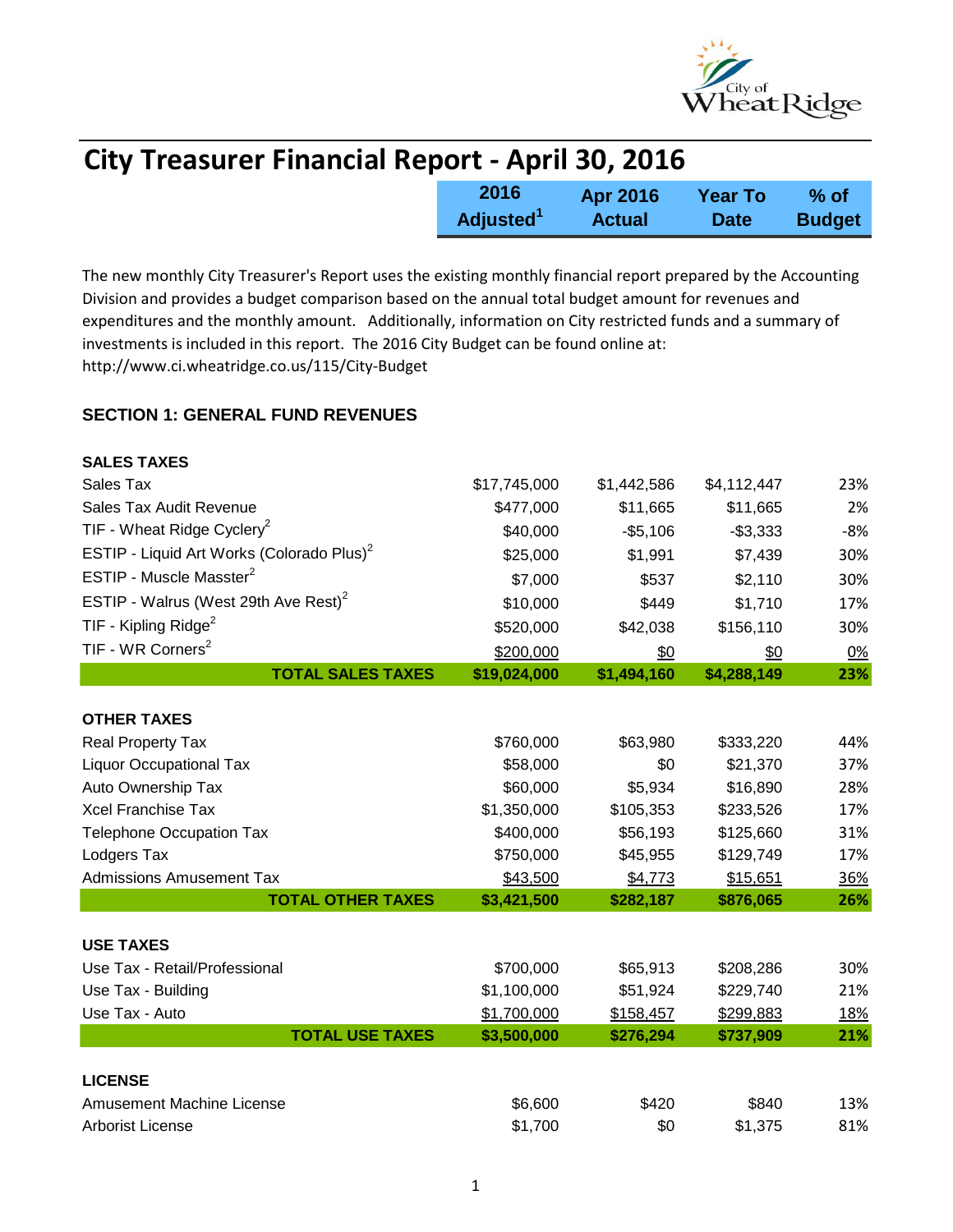

|                                     | 2016                  | <b>Apr 2016</b> | <b>Year To</b> | % of          |
|-------------------------------------|-----------------------|-----------------|----------------|---------------|
|                                     | Adjusted <sup>1</sup> | <b>Actual</b>   | <b>Date</b>    | <b>Budget</b> |
| <b>Contractors License</b>          | \$125,000             | \$13,175        | \$48,000       | 38%           |
| Liquor License Fee                  | \$18,000              | \$554           | \$4,011        | 22%           |
| <b>Building Permits</b>             | \$800,000             | \$39,300        | \$155,557      | 19%           |
| <b>Street Cut Permits</b>           | \$160,000             | \$18,716        | \$158,435      | 99%           |
| <b>Cable TV Permits</b>             | \$365,000             | \$96,379        | \$96,379       | 26%           |
| <b>Elevator Inspection Fees</b>     | \$28,000              | \$230           | \$27,830       | 99%           |
| Pawn Shop License Fees              | \$10,000              | \$0             | \$10,000       | 100%          |
| <b>Business License Fees</b>        | \$85,000              | \$6,283         | \$79,154       | 93%           |
| <b>TOTAL LICENSE</b>                | \$1,599,300           | \$175,057       | \$581,581      | 36%           |
| <b>INTERGOVERNMENTAL</b>            |                       |                 |                |               |
| Cigarette Tax                       | \$84,000              | \$5,580         | \$19,820       | 24%           |
| County Road and Bridge              | \$280,000             | \$117,155       | \$117,115      | 42%           |
| Arvada Ridge Redevelopment          | \$100,000             | \$0             | \$100,000      | 100%          |
| <b>Highway Users Tax</b>            | \$1,050,000           | \$82,175        | \$164,378      | 16%           |
| Motor Vehicle Registration          | \$119,000             | \$10,436        | \$30,094       | 25%           |
| Wheat Ridge Fire Radio              | \$31,500              | \$0             | \$17,725       | 56%           |
| E911 Reimbursements                 | \$59,500              | \$0             | \$39,464       | 66%           |
| <b>EPA Brownfields Grant</b>        | \$79,000              | \$0             | \$24,750       | 31%           |
| Police - CATPA Auto Theft Grant     | \$84,500              | \$0             | \$13,614       | 16%           |
| Police - Seat Belt Safety Grant     | \$2,500               | \$0             | \$0            | 0%            |
| Police - Drug Overtime Grant        | \$20,000              | \$0             | \$0            | 0%            |
| Police - Bryne Grant                | \$11,454              | \$0             | \$0            | 0%            |
| Police - Child Safety Grant         | \$5,000               | \$0             | \$0            | 0%            |
| Police - Ballistic Vest Grant       | \$7,500               | \$0             | \$0            | 0%            |
| Police - LEAF Grant                 | \$17,500              | \$3,713         | \$6,320        | 36%           |
| Police-HVIDE                        | \$11,500              | \$1,331         | \$2,024        | 18%           |
| Police-2016 Post Grant              | \$7,500               | \$0             | \$0            | 0%            |
| <b>TOTAL INTERGOVERNMENTAL</b>      | \$1,970,454           | \$220,390       | \$535,304      | 27%           |
|                                     |                       |                 |                |               |
| <b>SERVICES</b>                     |                       |                 |                |               |
| <b>Zoning Applications</b>          | \$42,400              | \$2,060         | \$6,600        | 16%           |
| <b>Planning Reimbursement Fees</b>  | \$3,000               | \$21            | \$247          | 8%            |
| <b>Engineering Fees</b>             | \$14,000              | \$750           | \$25,541       | 182%          |
| Misc. Zoning Fees                   | \$1,000               | \$0             | \$101          | 10%           |
| Plan Review Fees                    | \$225,000             | \$34,463        | \$74,893       | 33%           |
| <b>Pavilion/Park Rental Revenue</b> | \$25,500              | \$4,650         | \$12,625       | 50%           |
| <b>Athletics Revenue</b>            | \$119,430             | \$2,888         | \$38,908       | 33%           |
| <b>Active Adult Center Revenue</b>  | \$202,600             | \$12,411        | \$56,658       | 28%           |
| <b>Parks Historic Facilities</b>    | \$21,500              | \$1,421         | \$3,610        | 17%           |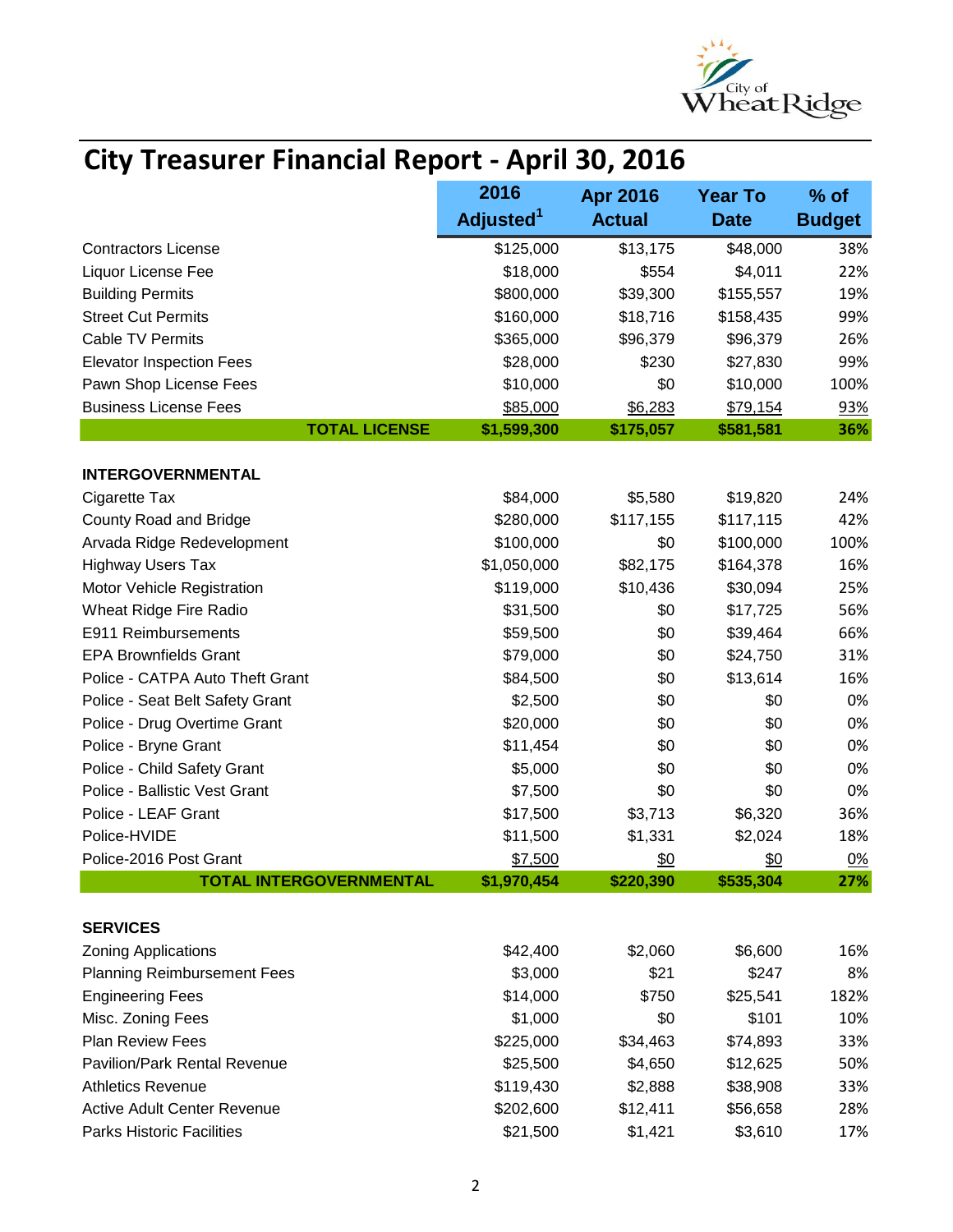

|                                     | 2016                  | <b>Apr 2016</b> | <b>Year To</b> | $%$ of        |
|-------------------------------------|-----------------------|-----------------|----------------|---------------|
|                                     | Adjusted <sup>1</sup> | <b>Actual</b>   | <b>Date</b>    | <b>Budget</b> |
| Gen. Prog. Revenue                  | \$166,510             | \$42,960        | \$77,359       | 46%           |
| Anderson Building Revenue           | \$11,000              | \$1,985         | \$4,210        | 38%           |
| <b>Outdoor Swimming Fees</b>        | \$146,100             | \$0             | \$400          | 0%            |
| Retail Marijuana Fees               | \$130,000             | \$14,740        | \$55,150       | 42%           |
| Police Report Fees                  | \$15,000              | \$1,399         | \$4,551        | 30%           |
| Pawn Shop Ticket Fees               | \$20,000              | \$1,893         | \$5,876        | 29%           |
| Sex Offender Registration           | \$7,000               | \$950           | \$3,060        | 44%           |
| <b>Police Drug Destruction Fees</b> | \$200                 | \$20            | \$60           | 30%           |
| Police Fees                         | \$5,000               | \$520           | \$1,613        | 32%           |
| Police Duty Reimbursement           | \$20,000              | \$800           | \$3,140        | <u>16%</u>    |
| <b>TOTAL SERVICES</b>               | \$1,175,240           | \$123,931       | \$374,602      | 32%           |
|                                     |                       |                 |                |               |
| <b>FINES &amp; FORFEITURES</b>      |                       |                 |                |               |
| <b>Municipal Court Fines</b>        | \$110,000             | \$8,024         | \$38,381       | 35%           |
| <b>Nuisance Violations Fees</b>     | \$50,000              | \$1,772         | \$8,233        | 16%           |
| <b>Handicap Parking Fees</b>        | \$750                 | \$0             | \$225          | 30%           |
| <b>Traffic</b>                      | \$425,000             | \$39,205        | \$163,462      | 38%           |
| General                             | \$60,000              | \$2,413         | \$15,251       | 25%           |
| Other                               | \$18,000              | \$872           | \$3,266        | 18%           |
| Parking                             | \$7,000               | \$450           | \$1,390        | 20%           |
| No Proof of Insurance               | \$15,000              | \$1,420         | \$6,118        | 41%           |
| <b>TOTAL FINE &amp; FORFEITURES</b> | \$685,750             | \$54,156        | \$236,326      | 34%           |
|                                     |                       |                 |                |               |
| <b>INTEREST</b>                     |                       |                 |                |               |
| <b>Interest Earnings</b>            | \$50,000              | \$1,756         | \$11,655       | <u>23%</u>    |
| <b>TOTAL INTEREST</b>               | \$50,000              | \$1,756         | \$11,655       | 23%           |
|                                     |                       |                 |                |               |
| <b>OTHER</b>                        |                       |                 |                |               |
| Cable Peg Fees                      | \$38,000              | \$9,633         | \$9,633        | 25%           |
| Xcel Solar Garden Credits           | \$50,000              | \$5,606         | \$14,331       | 29%           |
| Miscellaneous Income                | \$485,000             | \$66,335        | \$97,297       | 20%           |
| <b>TOTAL OTHER</b>                  | \$573,000             | \$81,574        | \$121,261      | 21%           |
| <b>Total General Fund</b>           | \$31,999,244          | \$2,709,504     | \$7,762,851    | 24%           |
|                                     |                       |                 |                |               |
| <b>Fund Balance Carryover</b>       | \$8,271,981           | \$0             | \$8,951,966    |               |
| <b>Total Funds Available</b>        | \$40,271,225          | \$2,709,504     | \$16,714,817   |               |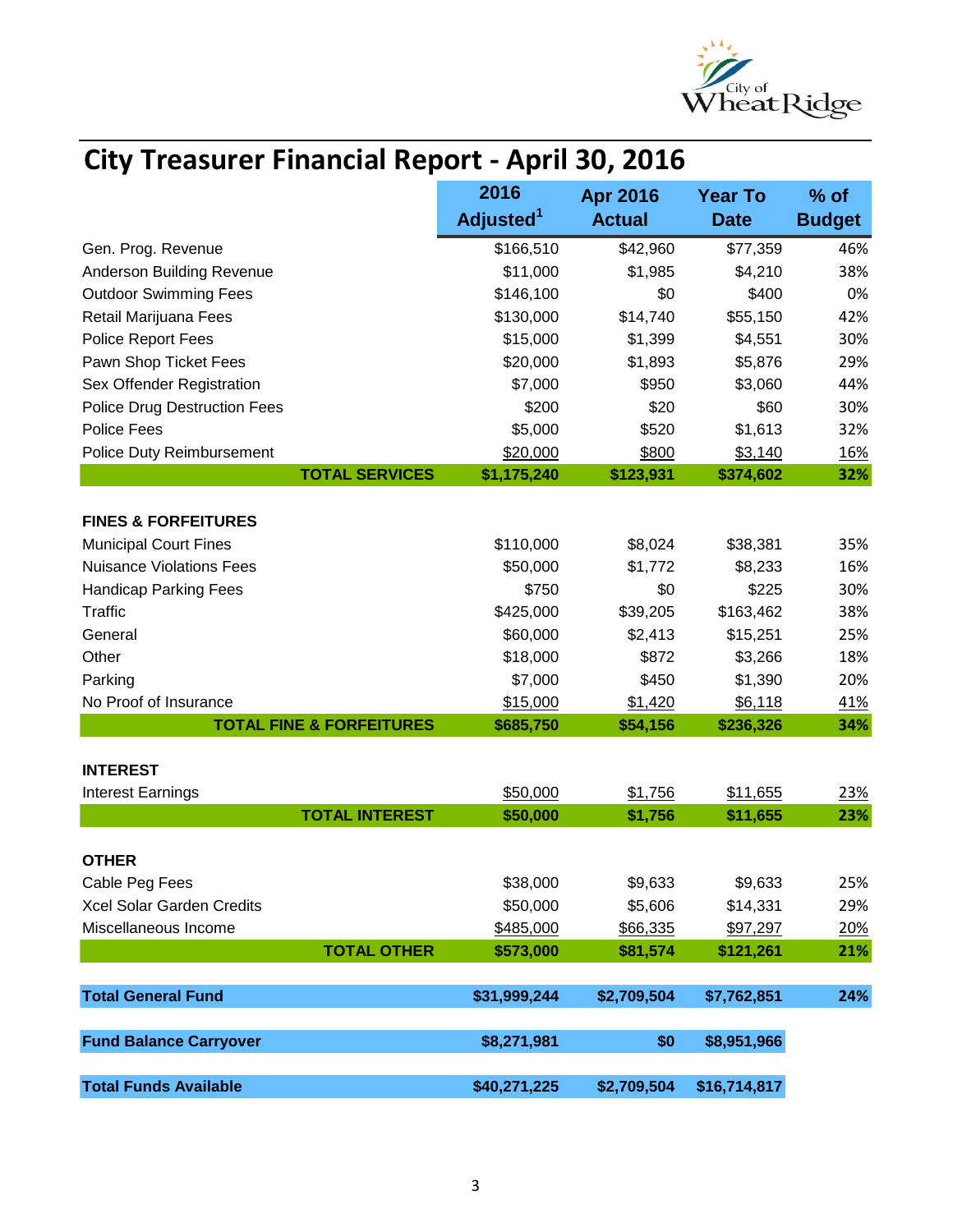

| <b>City Treasurer Financial Report - April 30, 2016</b> |                               |                                  |                               |                         |
|---------------------------------------------------------|-------------------------------|----------------------------------|-------------------------------|-------------------------|
|                                                         | 2016<br>Adjusted <sup>1</sup> | <b>Apr 2016</b><br><b>Actual</b> | <b>Year To</b><br><b>Date</b> | $%$ of<br><b>Budget</b> |
| <b>SECTION 2: GENERAL FUND EXPENDITURES</b>             |                               |                                  |                               |                         |
| Legislative                                             |                               |                                  |                               |                         |
| Legislative Services                                    | \$440,315                     | \$14,730                         | \$266,532                     | 61%                     |
| <b>Total</b>                                            | \$440,315                     | \$14,730                         | \$266,532                     | 61%                     |
| <b>City Manager's Office</b>                            |                               |                                  |                               |                         |
| <b>City Manager</b>                                     | \$296,028                     | \$17,825                         | \$91,802                      | 31%                     |
| <b>Economic Development</b>                             | \$1,760,378                   | \$73,356                         | \$618,566                     | 35%                     |
| <b>Total</b>                                            | \$2,056,406                   | \$91,181                         | \$710,368                     | 35%                     |
| <b>City Attorney</b>                                    |                               |                                  |                               |                         |
| <b>City Attorney</b>                                    | \$298,000                     | \$28,220                         | \$79,966                      | 27%                     |
| <b>Total</b>                                            | \$298,000                     | \$28,220                         | \$79,966                      | 27%                     |
| <b>City Clerk's Office</b>                              |                               |                                  |                               |                         |
| <b>City Clerk</b>                                       | \$156,199                     | \$9,132                          | \$41,395                      | <u>27%</u>              |
| <b>Total</b>                                            | \$156,199                     | \$9,132                          | \$41,395                      | 27%                     |
| <b>City Treasurer</b>                                   |                               |                                  |                               |                         |
| <b>City Treasurer</b>                                   | \$43,278                      | \$2,501                          | \$11,168                      | 26%                     |
| <b>Total</b>                                            | \$43,278                      | \$2,501                          | \$11,168                      | 26%                     |
| <b>Central Charges</b>                                  |                               |                                  |                               |                         |
| <b>Central Charges</b>                                  | \$3,182,356                   | \$165,535                        | \$1,337,319                   | 42%                     |
| <b>Total</b>                                            | \$3,182,356                   | \$165,535                        | \$1,337,319                   | 42%                     |
| <b>Municipal Court</b>                                  |                               |                                  |                               |                         |
| <b>Municipal Court</b>                                  | \$877,333                     | \$63,447                         | \$249,244                     | 28%                     |
| <b>Total</b>                                            | \$877,333                     | \$63,447                         | \$249,244                     | 28%                     |
| <b>Administrative Services</b>                          |                               |                                  |                               |                         |
| Administration                                          | \$366,636                     | \$27,359                         | \$112,626                     | 31%                     |
| <b>Public Information</b>                               | \$314,656                     | \$17,917                         | \$91,233                      | 29%                     |
| Finance                                                 | \$302,449                     | \$17,195                         | \$79,609                      | 26%                     |
| <b>Human Resources</b>                                  | \$560,775                     | \$41,890                         | \$156,928                     | 28%                     |
| Sales Tax                                               | \$317,416                     | \$19,669                         | \$69,927                      | 22%                     |
| <b>Purchasing and Contracting</b>                       | \$123,176                     | \$7,815                          | \$31,606                      | 26%                     |
| Information Technology                                  | \$1,629,167                   | \$133,192                        | \$555,742                     | 34%                     |
| <b>Total</b>                                            | \$3,614,275                   | \$265,037                        | \$1,097,671                   | 30%                     |
| <b>Community Development</b>                            |                               |                                  |                               |                         |
| Administration                                          | \$216,267                     | \$16,161                         | \$65,092                      | 30%                     |
| Planning                                                | \$246,895                     | \$18,336                         | \$71,106                      | 29%                     |
| <b>Building</b>                                         | \$521,605                     | \$52,497                         | \$152,797                     | 29%                     |
| Long Range Planning                                     | \$225,736                     | \$29,979                         | \$97,465                      | 43%                     |
| <b>Total</b>                                            | \$1,210,503                   | \$116,973                        | \$386,460                     | 32%                     |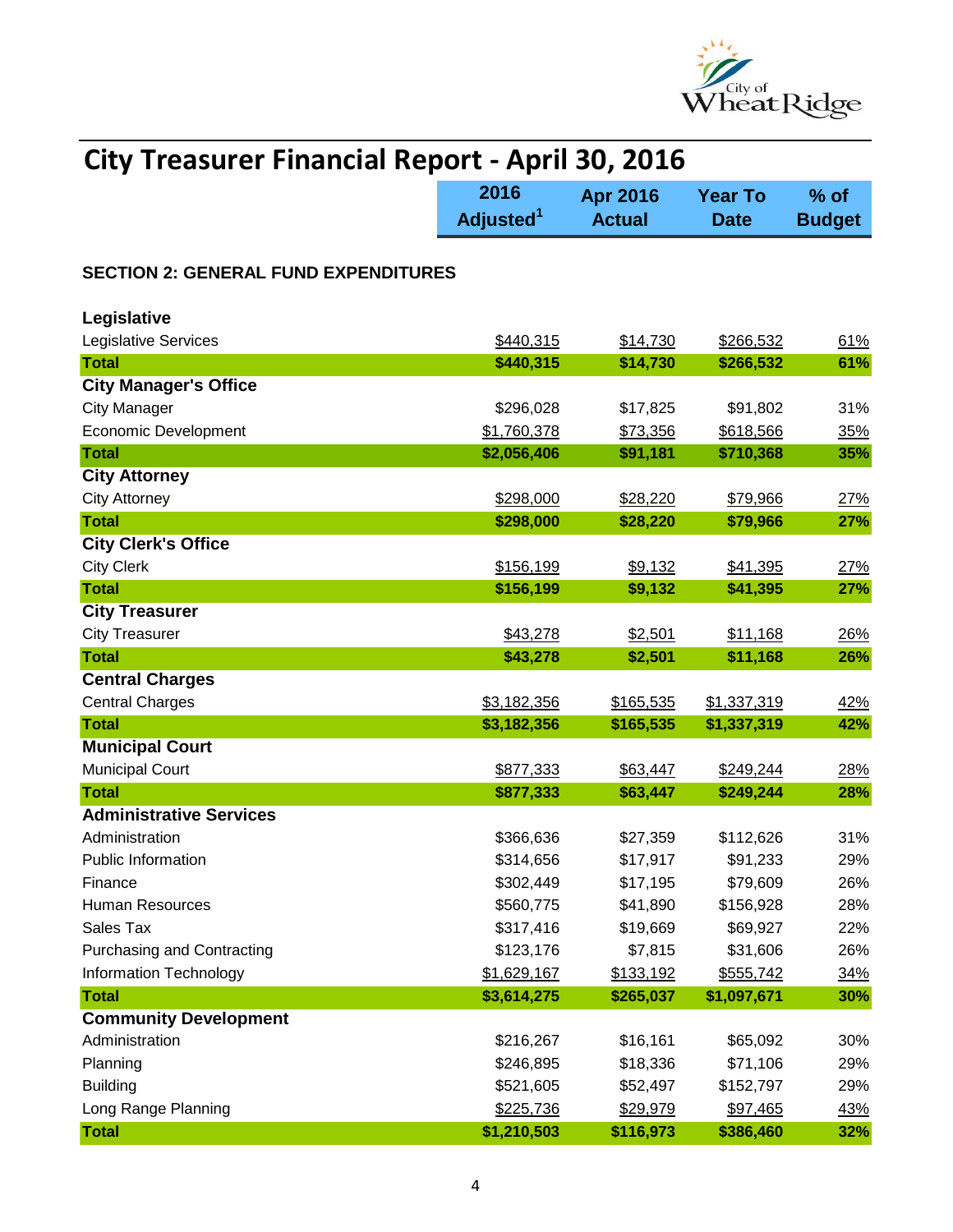

|                                                   | 2016                  | <b>Apr 2016</b> | <b>Year To</b> | $%$ of        |
|---------------------------------------------------|-----------------------|-----------------|----------------|---------------|
|                                                   | Adjusted <sup>1</sup> | <b>Actual</b>   | <b>Date</b>    | <b>Budget</b> |
| <b>Police</b>                                     |                       |                 |                |               |
| Administration                                    | \$864,206             | \$70,236        | \$260,259      | 30%           |
| Grants                                            | \$129,072             | \$10,519        | \$41,385       | 32%           |
| <b>Community Services Team</b>                    | \$407,860             | \$20,739        | \$148,944      | 37%           |
| <b>Communications Center</b>                      | \$924,709             | \$48,660        | \$211,207      | 23%           |
| <b>Crime Prevention Team</b>                      | \$237,644             | \$18,397        | \$76,842       | 32%           |
| Records Team                                      | \$358,915             | \$26,388        | \$108,880      | 30%           |
| <b>Training and Accreditation</b>                 | \$301,479             | \$14,133        | \$77,619       | 26%           |
| Patrol                                            | \$4,058,146           | \$343,636       | \$1,378,366    | 34%           |
| <b>Investigations Bureau</b>                      | \$2,221,217           | \$143,309       | \$636,818      | 29%           |
| Crime & Traffic Team                              | \$440,285             | \$29,006        | \$118,691      | 27%           |
| <b>Total</b>                                      | \$9,943,533           | \$725,023       | \$3,059,011    | 31%           |
| <b>Public Works</b>                               |                       |                 |                |               |
| Administration                                    | \$146,869             | \$11,687        | \$46,614       | 32%           |
| Engineering                                       | \$1,092,226           | \$80,511        | \$344,060      | 32%           |
| Operations                                        | \$3,573,839           | \$256,375       | \$842,672      | 24%           |
| <b>Total</b>                                      | \$4,812,934           | \$348,573       | \$1,233,346    | 26%           |
| <b>Parks and Recreation</b>                       |                       |                 |                |               |
| Administration                                    | \$246,969             | \$18,304        | \$75,799       | 31%           |
| Recreation                                        | \$213,364             | \$14,400        | \$64,395       | 30%           |
| Parks Maintenance                                 | \$1,481,461           | \$83,759        | \$261,512      | 18%           |
| Forestry                                          | \$440,183             | \$20,566        | \$60,733       | 14%           |
| <b>Natural Resources</b>                          | \$317,021             | \$16,966        | \$55,461       | 17%           |
| Anderson Building                                 | \$42,900              | \$1,699         | \$8,301        | 19%           |
| Athletics                                         | \$192,379             | \$12,392        | \$51,002       | 27%           |
| <b>General Programs</b>                           | \$290,617             | \$13,993        | \$55,220       | 19%           |
| <b>Outdoor Pool</b>                               | \$389,928             | \$1,602         | \$2,937        | 1%            |
| <b>Active Adult Center</b>                        | \$580,758             | \$40,852        | \$152,994      | 26%           |
| <b>Historic Buildings</b>                         | \$92,796              | \$15,999        | \$25,051       | 27%           |
| <b>Facility Maintenance</b>                       | \$462,539             | \$29,456        | \$97,732       | 21%           |
| <b>Total</b>                                      | \$4,750,915           | \$269,988       | \$911,137      | 19%           |
|                                                   |                       |                 |                |               |
| <b>Total General Fund</b>                         | \$31,386,047          | \$2,100,340     | \$9,383,617    | 30%           |
| <b>Transfers to Special Revenue Funds</b>         | \$3,065,785           | \$0             | \$890,785      |               |
| <b>Total General Fund With Transfers</b>          | \$34,451,832          | \$2,100,340     | \$10,274,402   |               |
| <b>Excess of revenues over/under expenditures</b> | \$2,452,588           | $-$609,165$     | \$2,511,551    |               |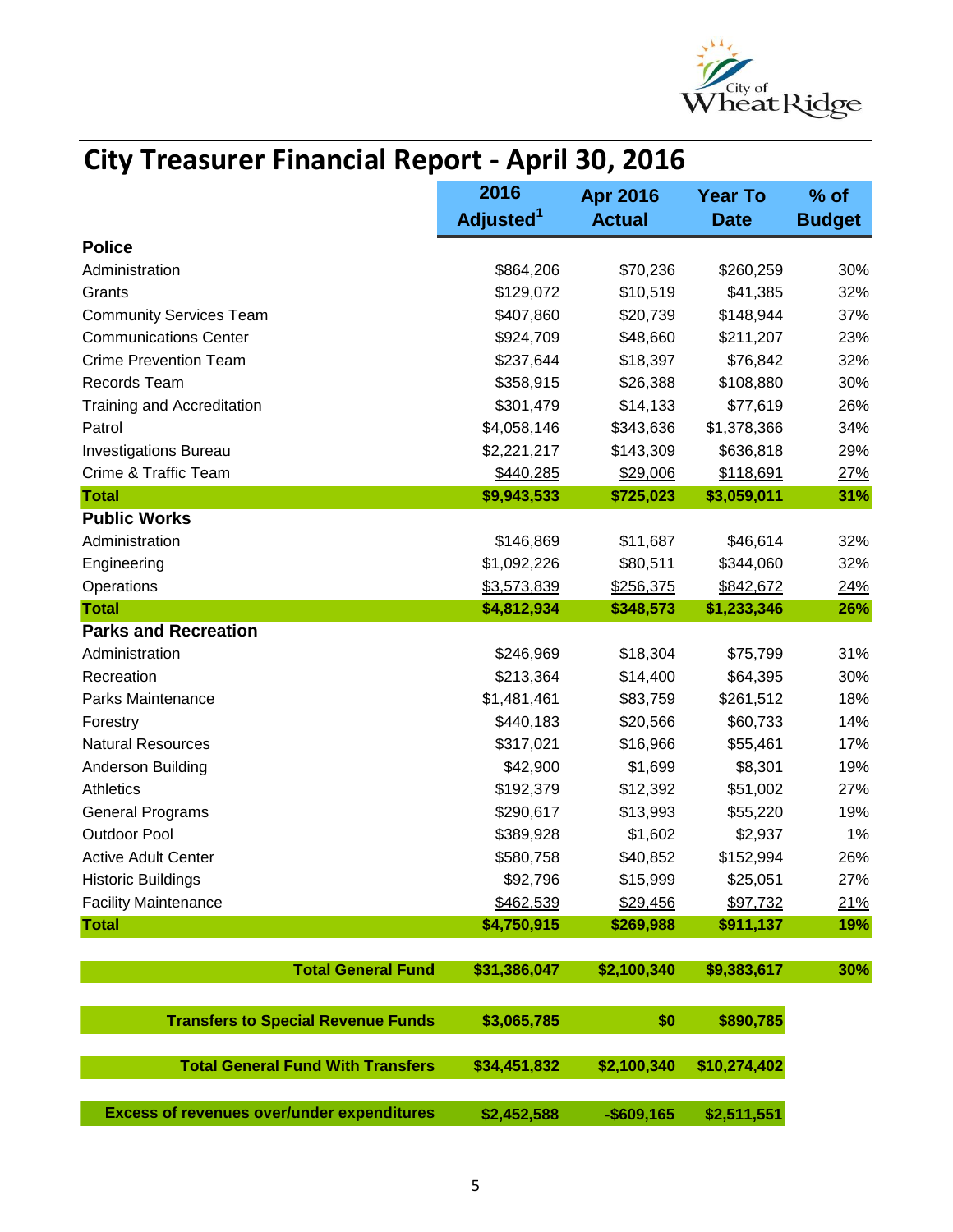

| <b>City Treasurer Financial Report - April 30, 2016</b>                                          |                               |                                  |                               |                         |  |
|--------------------------------------------------------------------------------------------------|-------------------------------|----------------------------------|-------------------------------|-------------------------|--|
|                                                                                                  | 2016<br>Adjusted <sup>1</sup> | <b>Apr 2016</b><br><b>Actual</b> | <b>Year To</b><br><b>Date</b> | $%$ of<br><b>Budget</b> |  |
| <b>SECTION 3: RESTRICTED FUNDS</b>                                                               |                               |                                  |                               |                         |  |
| <b>Fund Balance Ending</b>                                                                       | \$5,819,393                   |                                  | \$6,440,415                   |                         |  |
| <b>Reserved for Emergencies<sup>3</sup></b>                                                      | \$1,078,000                   | \$1,078,000                      | \$1,078,000                   |                         |  |
| Reserved for Channel 8 <sup>4</sup>                                                              | \$202,496                     | \$202,496                        | \$202,496                     |                         |  |
| <b>Unrestricted Fund Balance</b>                                                                 | \$4,538,897                   |                                  | \$5,159,919                   |                         |  |
| <b>Unrestricted Fund Balance</b>                                                                 | 14.5%                         |                                  |                               |                         |  |
| <b>SECTION 4: SPECIAL REVENUE FUNDS EXPENDITURES</b><br><b>Capital Improvement Program (CIP)</b> |                               |                                  |                               |                         |  |
| Expenditures                                                                                     | \$8,324,587                   | \$170,601                        | \$440,450                     |                         |  |
| <b>TOTAL EXPENDITURES</b><br><b>Public Art Fund</b>                                              | \$8,324,587                   | \$170,601                        | \$440,450                     | 5%                      |  |
| Expenditures                                                                                     | \$0                           | \$0                              | \$0                           |                         |  |
| <b>TOTAL EXPENDITURES</b>                                                                        | \$0                           | \$0                              | \$0                           |                         |  |
| <b>Police Investigation Fund</b><br>Expenditures                                                 | \$48,536                      | $\frac{60}{20}$                  | \$0                           |                         |  |
| <b>TOTAL EXPENDITURES</b>                                                                        | \$48,536                      | \$0                              | \$0                           |                         |  |
| <b>Open Space Fund</b>                                                                           |                               |                                  |                               |                         |  |
| Expenditures<br><b>TOTAL EXPENDITURES</b>                                                        | \$2,456,202<br>\$2,456,202    | \$61,104<br>\$61,104             | \$216,562<br>\$216,562        | 9%                      |  |
|                                                                                                  |                               |                                  |                               |                         |  |
| <b>Municipal Court</b><br>Expenditures                                                           | \$29,000                      | \$3,595                          | \$4,698                       |                         |  |
| <b>TOTAL EXPENDITURES</b>                                                                        | \$29,000                      | \$3,595                          | \$4,698                       | 16%                     |  |
| <b>Conservation Trust</b><br>Expenditures<br><b>TOTAL EXPENDITURES</b>                           | \$585,035<br>\$585,035        | \$21,353                         | \$71,589                      |                         |  |
|                                                                                                  |                               | \$21,353                         | \$71,589                      |                         |  |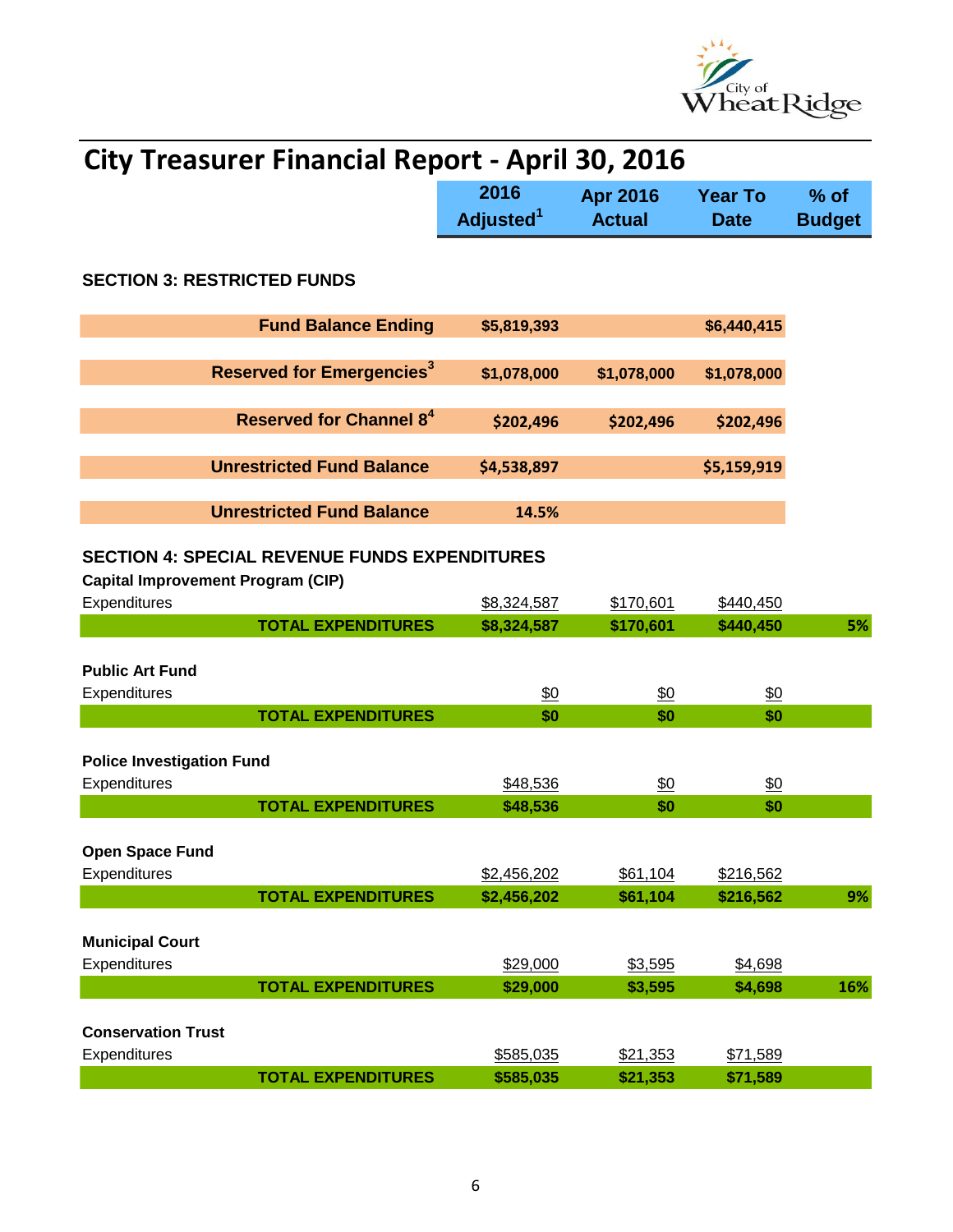

|                                                  | 2016<br>Adjusted <sup>1</sup> | <b>Apr 2016</b><br><b>Actual</b> | <b>Year To</b><br><b>Date</b> | % of<br><b>Budget</b> |
|--------------------------------------------------|-------------------------------|----------------------------------|-------------------------------|-----------------------|
| <b>Capital Equipment Replacement Fund</b>        |                               |                                  |                               |                       |
| Expenditures                                     | \$432,509                     | $\underline{\$0}$                | \$12,057                      |                       |
| <b>TOTAL EXPENDITURES</b>                        | \$432,509                     | \$0                              | \$12,057                      | 3%                    |
|                                                  |                               |                                  |                               |                       |
| <b>Crime Prevention/Code Enforcement Fund</b>    |                               |                                  |                               |                       |
| Expenditures                                     | \$408,016                     | \$30,720                         | \$122,662                     |                       |
| <b>TOTAL EXPENDITURES</b>                        | \$408,016                     | \$30,720                         | \$122,662                     | 30%                   |
|                                                  |                               |                                  |                               |                       |
| <b>Recreation Center</b><br>Expenditures         |                               |                                  |                               |                       |
| <b>TOTAL EXPENDITURES</b>                        | \$2,382,401<br>\$2,382,401    | \$170,475<br>\$170,475           | \$682,111<br>\$682,111        | 29%                   |
|                                                  |                               |                                  |                               |                       |
| <b>SECTION 5: SPECIAL REVENUE FUNDS REVENUES</b> |                               |                                  |                               |                       |
|                                                  |                               |                                  |                               |                       |
| <b>Capital Improvement Program (CIP)</b>         |                               |                                  |                               |                       |
| Revenues                                         | \$6,073,345                   | \$98,063                         | \$2,475,535                   |                       |
| <b>TOTAL REVENUES</b>                            | \$6,073,345                   | \$98,063                         | \$2,475,535                   | 41%                   |
|                                                  |                               |                                  |                               |                       |
| <b>Public Art Fund</b>                           |                               |                                  |                               |                       |
| Revenues                                         | \$96,340                      | \$233                            | \$77,391                      |                       |
| <b>TOTAL REVENUES</b>                            | \$96,340                      | \$233                            | \$77,391                      | 80%                   |
|                                                  |                               |                                  |                               |                       |
| <b>Police Investigation Fund</b>                 |                               |                                  |                               |                       |
| Revenues                                         | \$68,216                      | $\frac{60}{50}$                  | \$92,863                      |                       |
| <b>TOTAL REVENUES</b>                            | \$68,216                      | \$0                              | \$92,863                      | 136%                  |
| <b>Open Space Fund</b>                           |                               |                                  |                               |                       |
| Revenues                                         | \$1,717,239                   | \$94,624                         | \$1,448,327                   |                       |
| <b>TOTAL REVENUES</b>                            | \$1,717,239                   | \$94,624                         | \$1,448,327                   | 84%                   |
|                                                  |                               |                                  |                               |                       |
| <b>Municipal Court</b>                           |                               |                                  |                               |                       |
| Revenues                                         | \$107,622                     | \$1,696                          | \$91,706                      |                       |
| <b>TOTAL REVENUES</b>                            | \$107,622                     | \$1,696                          | \$91,706                      | 85%                   |
|                                                  |                               |                                  |                               |                       |
| <b>Conservation Trust</b>                        |                               |                                  |                               |                       |
| Revenues                                         | \$515,878                     | \$40                             | \$525,748                     |                       |
| <b>TOTAL REVENUES</b>                            | \$515,878                     | \$40                             | \$525,748                     | 102%                  |